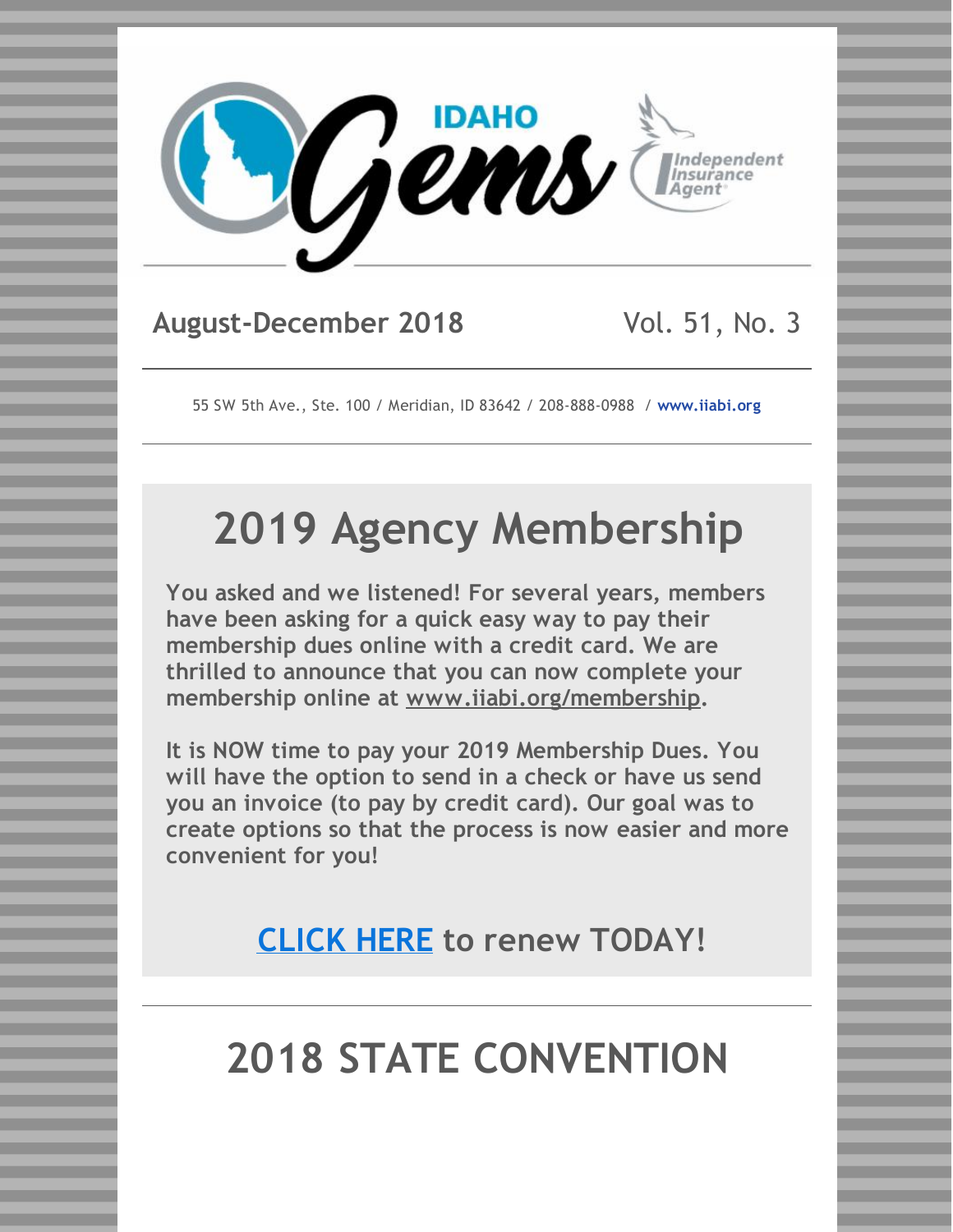

Our 2018 convention was a huge success! We had a great turnout of agents, families, and company representatives.

IIABI counts on the support of our partners throughout the year, including at our convention. We would like to recognize them once again below and say THANK YOU!

## **PLATINUM**

Liberty Mutual Safeco

### **GOLD**

Acuity Auto-Owners Insurance Burns & Wilcox Central Insurance Companies Idaho State Insurance Fund Imperial PFS Mutual of Enumclaw Insurance Nationwide Oregon Mutual Insurance Progressive Rothert Insurance Surplus Lines Association of Idaho

#### **SILVER**

Alaska National Insurance Company CRC Swett EMC Insurance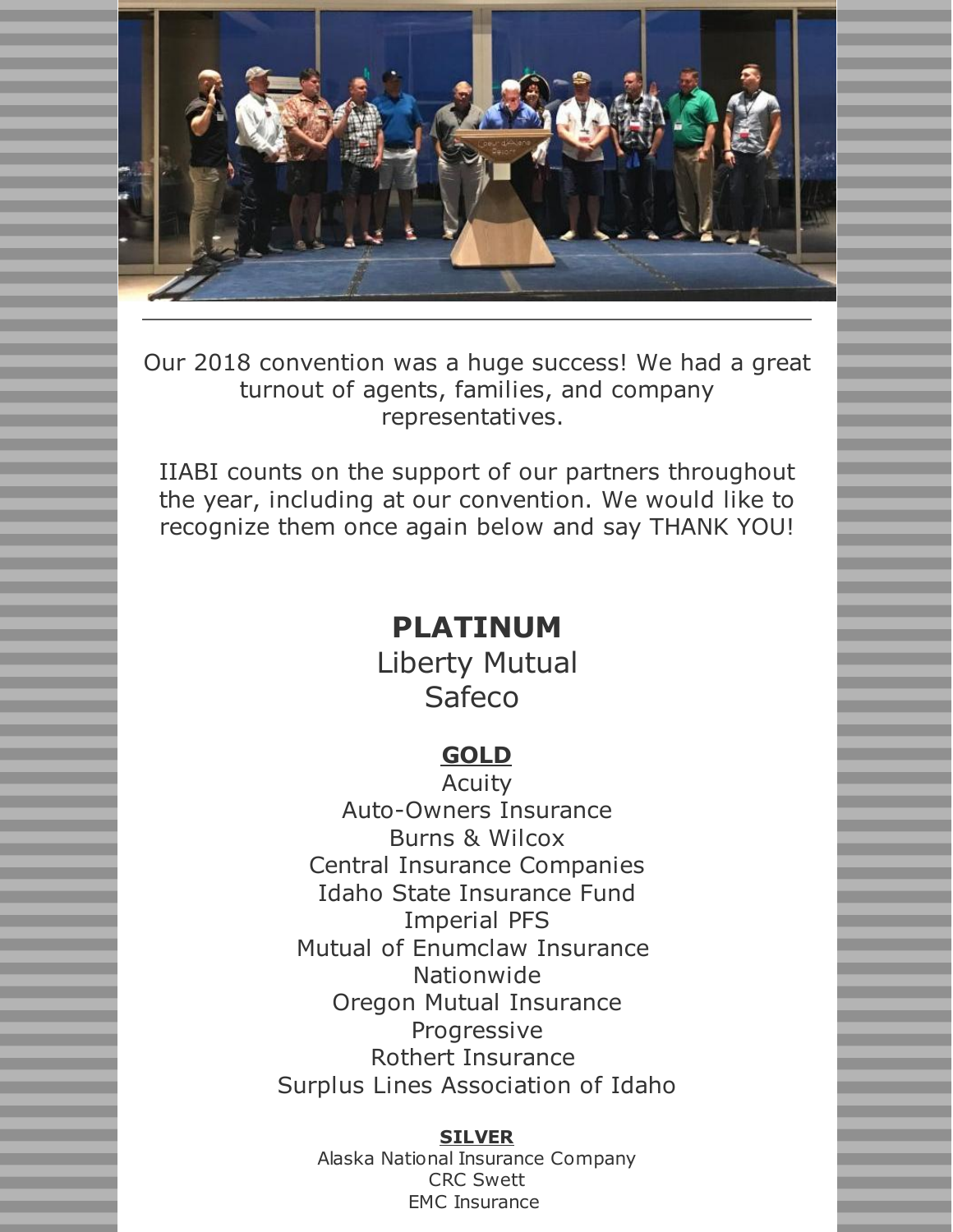Grange Insurance Association ICRMP MAPFRE Insurance Prime Insurance Company Risk Placement Services United Heritage Insurance

#### **BRONZE**

Berkley NorthPacific

Thankyou

Mark your calendars for these upcoming events:

#### **Big "I" Legislative Conference**

May 8-10, 2019 Washington, D.C.

**Big "I" State Convention**

August 11-14, 2019 Sun Valley, ID





### **2018 Award Recipients**

We had the honor of presenting a number of awards this year at State Convention and recognizing each of these individuals for their hard work and dedication to the insurance industry.

**Jeff Morris**, *Agent of the Year* **Jordan Redman**, *Young Agent of the Yea*r **Debby McClure**, *Company Person of the Year*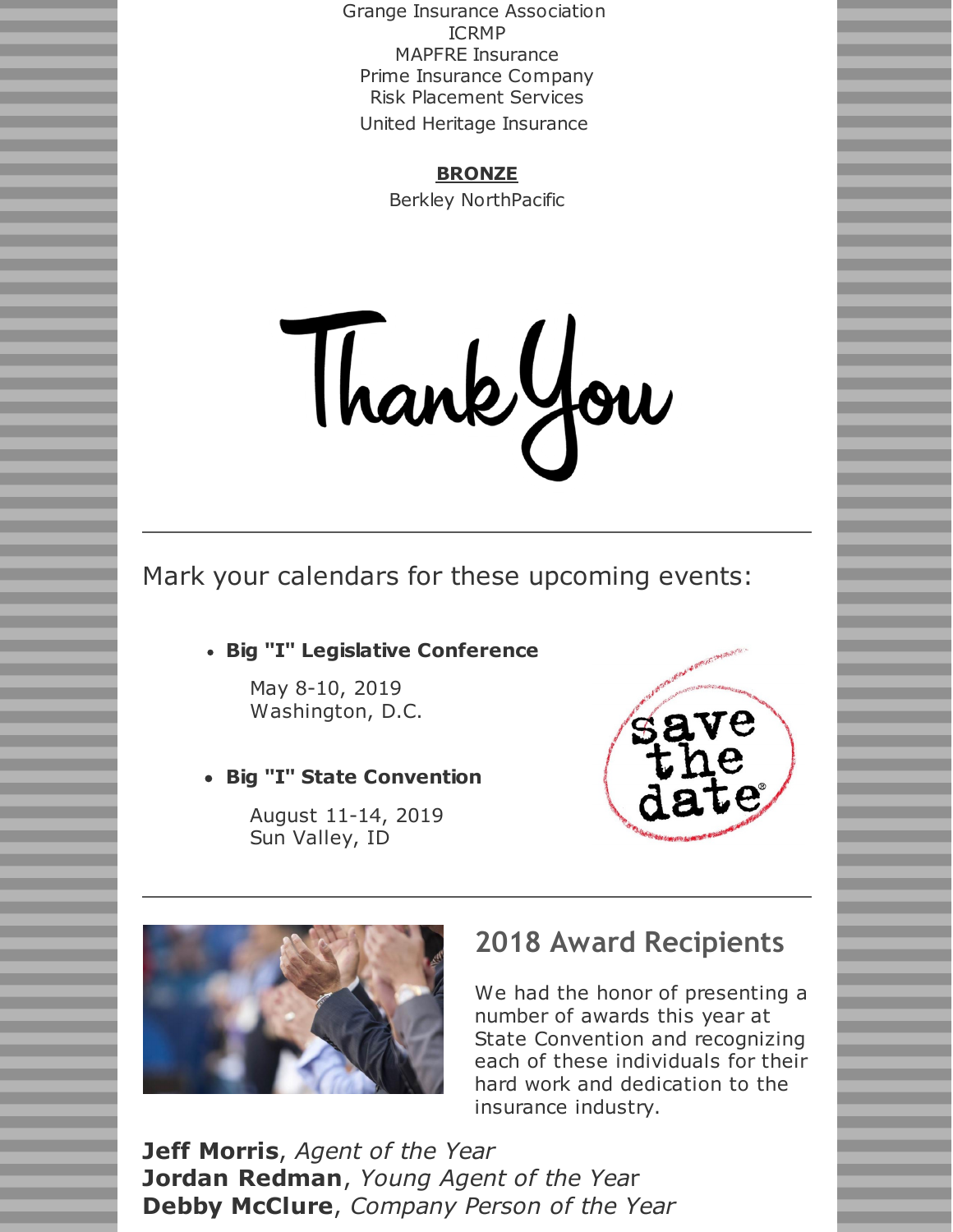The *Wendy Tippetts Service Award* was given to the following individuals for the years of dedication and service to the **Jr. Golf Tournament**:

Al & Jacquie Frieze Alyce Hillman **Bob Ricketts Briana Giordano Clint Paskewitz Debbie Etcheson-Frisby** Debby McClure **Dirk Perry Emily Koleno George Dahlinger Greg Swenson** Jamie Beswick Jan Christensen Jason Swan **Jeff Morris Jennifer Joslin** Joe Harbacheck

Josh Evangelho **Kelly Kerby** Kerrie Ogden Lynette Larango **Mary Cahoon Matt Libutti** Mike Schlagenhauf Nate Kim Sonja Thompson **Stewart Kuespert Tammy Jacoby Tari Harding TJ Baker Tracy Forsythe** Vicki Mallov Wendi Palumbo Zach Stuckey

Congratulations!

#### **Congratulations, Randy Pipal!**

At our 2018 Annual Membership Meeting, Randy Pipal of Higgins and Rutledge (Boise) was elected to serve as IIABI President. Congratulations! We also elected two new regional representatives and are looking forward to another great year with this leadership team!

President Elect - Greg Swenson